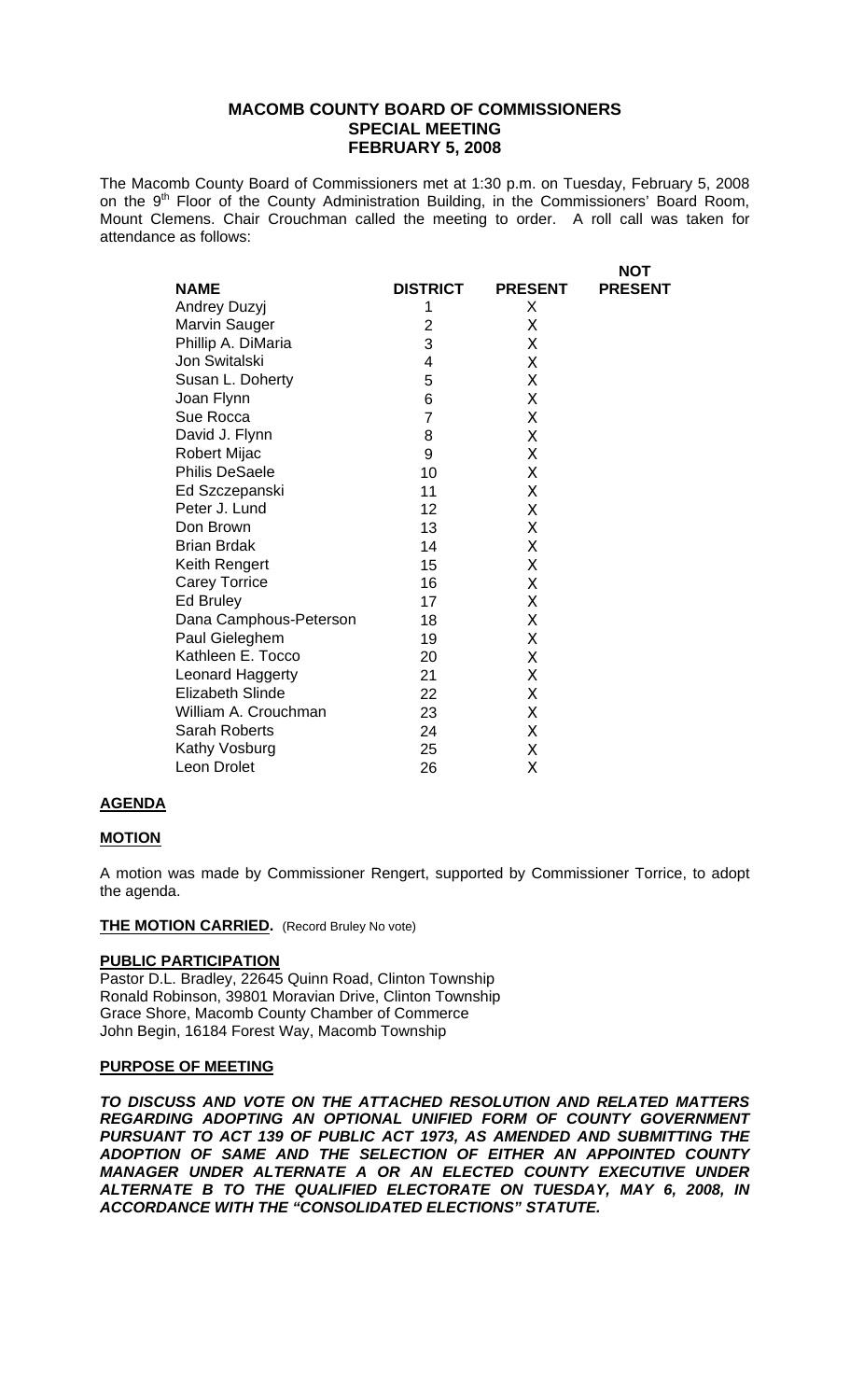MACOMB COUNTY BOARD OF COMMISSIONERS – SPECIAL FULL BOARD MEETING February 5, 2008

### **MOTION**

A motion was made by Commissioner Haggerty, supported by Commissioner Rengert, to adopt resolution as presented.

A roll call vote was taken:

Voting Yes were: Brown, Camphous-Peterson, Drolet, Haggerty, Rengert, Slinde, Szczepanski, Vosburg and Crouchman. There were 9 "Yes" votes.

Voting No were: Brdak, Bruley, DeSaele, DiMaria, Doherty, Duzyj, D. Flynn, J. Flynn, Gieleghem, Lund, Mijac, Roberts, Rocca, Sauger, Switalski, Tocco and Torrice. There were 17 "No" votes.

### **THE MOTION FAILED.**

### **NEW BUSINESS**

Commissioner Mijac mentioned former Commissioner John Hertel's presentation at the Planning & Economic Development Committee meeting in the morning.

Commissioner Lund advised that the Ad Hoc Committee on hiring an HR Director had recommended someone to be hired and the matter will go to Full Board.

## **PUBLIC PARTICIPATION**

None

## **ROLL CALL**

| <b>NAME</b>             | <b>DISTRICT</b> | <b>PRESENT</b> | <b>NOT PRESENT</b> |
|-------------------------|-----------------|----------------|--------------------|
| Andrey Duzyj            | 1               | X              |                    |
| Marvin Sauger           | 2               | X              |                    |
| Phillip A. DiMaria      | 3               | X              |                    |
| Jon Switalski           | 4               | X              |                    |
| Susan L. Doherty        | 5               | X              |                    |
| Joan Flynn              | 6               | X              |                    |
| Sue Rocca               | $\overline{7}$  | X              |                    |
| David J. Flynn          | 8               | X              |                    |
| <b>Robert Mijac</b>     | 9               | X              |                    |
| <b>Philis DeSaele</b>   | 10              | X              |                    |
| Ed Szczepanski          | 11              | X              |                    |
| Peter J. Lund           | 12              | X              |                    |
| Don Brown               | 13              | X              |                    |
| <b>Brian Brdak</b>      | 14              | X              |                    |
| Keith Rengert           | 15              | X              |                    |
| <b>Carey Torrice</b>    | 16              | X              |                    |
| Ed Bruley               | 17              | X              |                    |
| Dana Camphous-Peterson  | 18              | X              |                    |
| Paul Gieleghem          | 19              | X              |                    |
| Kathleen E. Tocco       | 20              | X              |                    |
| Leonard Haggerty        | 21              | X              |                    |
| <b>Elizabeth Slinde</b> | 22              | X              |                    |
| William A. Crouchman    | 23              | X              |                    |
| Sarah Roberts           | 24              | X              |                    |
| Kathy Vosburg           | 25              | χ              |                    |
| Leon Drolet             | 26              | Χ              |                    |
|                         |                 |                |                    |

### **ADJOURNMENT**

## **MOTION**

A motion was made by Commissioner Duzyj, supported by Commissioner Roberts , to adjourn the meeting.

### **THE MOTION CARRIED.**

Chair Crouchman adjourned the meeting at1:45 p.m., until the call of the Chair.